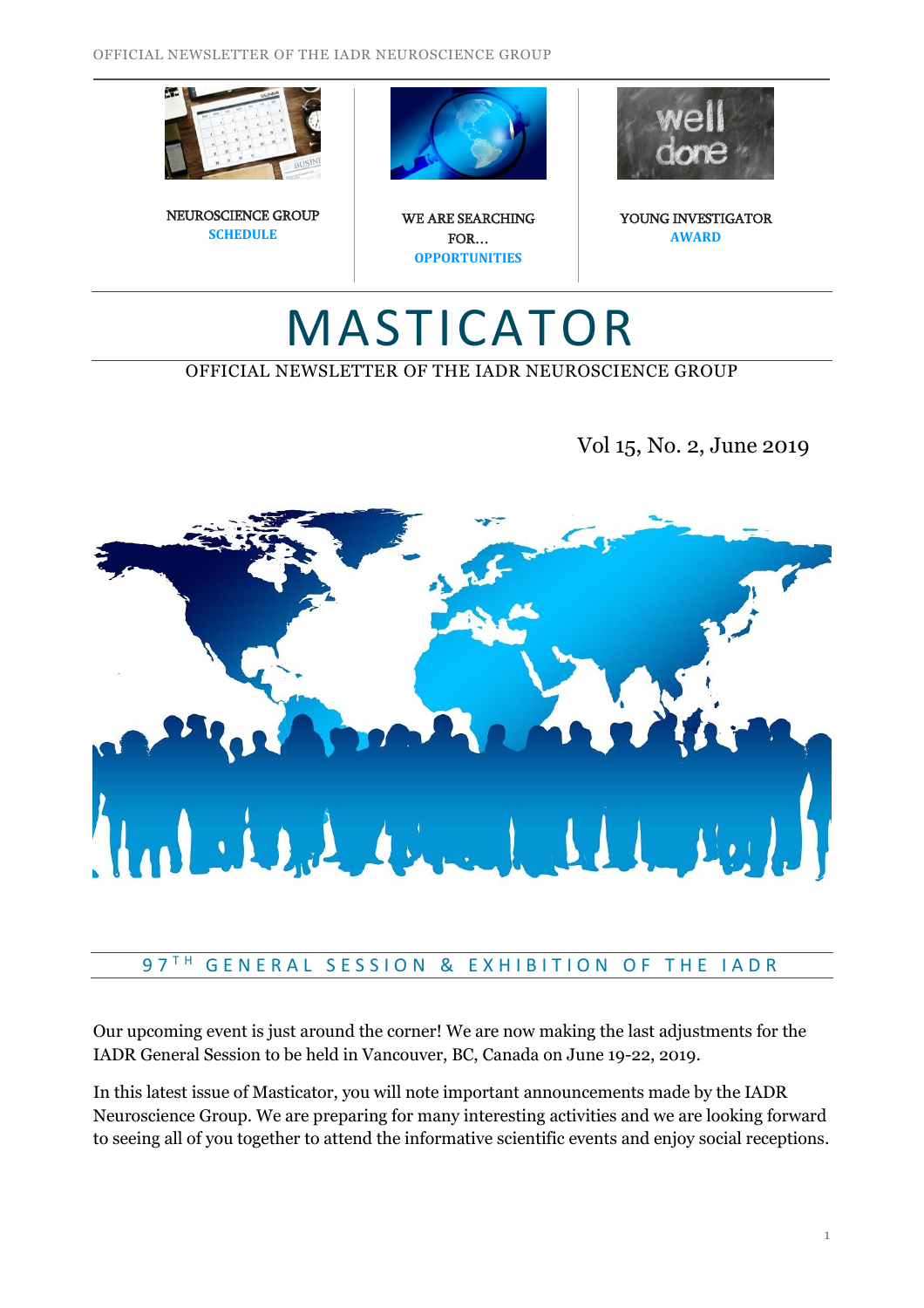# NEUROSCIENCE GROUP SCHEDULE

# **S P O N S O R E D A N D C O - S P O N S O R E D E V E N T S**

#### **Wednesday, June 19, 2019**

**10:15 a.m. – 11:45 a.m.** *Poster Award Competition* - IADR Neuroscience Group Young Investigator Awards by Wiley-Blackwell *Journal of Oral Rehabilitation* Location: Room 219. *Only for the contestants and judges.*

**1:30 p.m. – 3 p.m.** *Symposium* - Mechanisms and Novel Treatment of Craniofacial Neuropathic Pain Location: Room 222

**3:15 p.m. – 4:45 p.m.** *Symposium -* **Keynote Address** *and Oral session* - Orofacial Pain: Diagnosis and Treatment Approaches Location: Room 224

# **5 p.m. - 7 p.m.: Opening Ceremonies, Awards Program and Welcome Reception - West Ballroom A**

#### **Thursday, June 20, 2019**

**8 a.m. - 9:30 a.m.** *Symposium* - Functional and Neuroinflammatory Mechanisms of TMD Pain Location: Room 211

**2 p.m. - 3:30 p.m.** *Symposium* - Wake-up Call: Dental Sleep Medicine Is Here to Stay! Location: Room 109

**3:45 p.m. - 5 p.m.** *Poster Session* - Pain Signaling in Oral Cancer, TMD and Related Disorders Location: West Exhibition Hall B

**5 p.m. - 6 p.m.**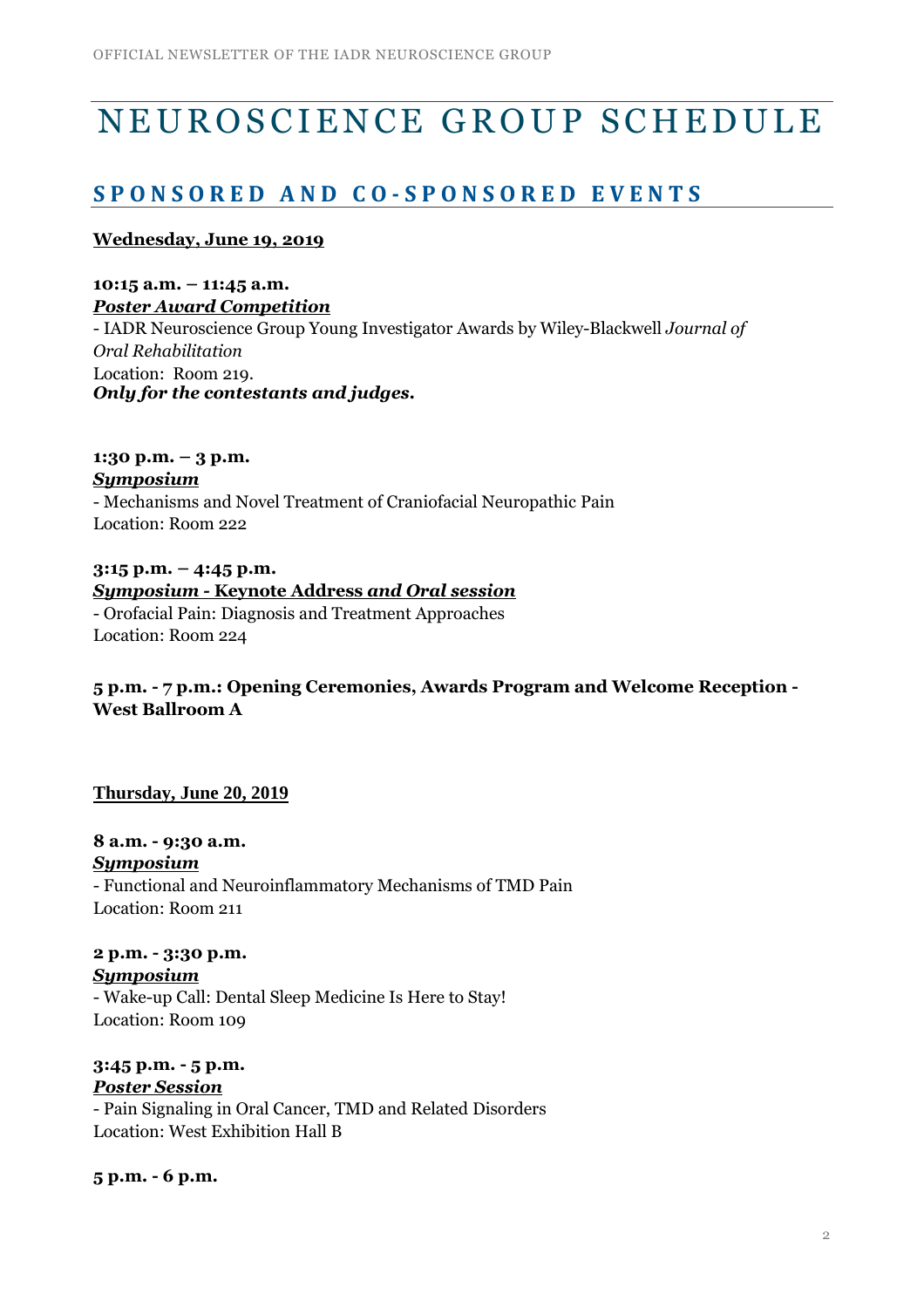# **Business Meeting, IADR Neuroscience Scientific Group**

Location: Room 110

#### **6:30 p.m. -**

# **Joint Reception: Neuroscience Group, INfORM and Dental Anesthesiology Group – Ticketed Event**

Location: Steamworks Brewing Company, 375 Water Street, Gastown, Vancouver (7 minutes' walk from the congress venue)

#### **Friday, June 21, 2019**

#### **2 p.m.- 3:30 p.m.** *Oral Session*

- Temporomandibular Disorders: Pain Mechanisms and Treatments Location: Room 224

#### **3:45 p.m. - 5 p.m.** *Poster Session*

- Overarching New Findings in Craniofacial Pain Location: West Exhibition Hall B

#### **Saturday, June 21, 2019**

#### *Symposium* **8 a.m. - 9:30 a.m.** - Neural and Non-neuronal Cell Communication in Homeostasis and Disease Location: Room 301

#### **11 a.m. - 12:15 p.m.** *Poster Session*

- New Insights into Bruxism, Sleep Apnea and Related Disorders Location: West Exhibition Hall B

# **PROGRAM HIGHLIGHTS**

# **2019 IADR Neuroscience Group Keynote Speaker: Frank Lobbezoo**

Dr. Lobbezoo is a world-renowned researcher in the field of orofacial pain, functional disorders and sleep and we will have the privilege of hearing his Keynote Address "Orofacial Pain, Oral Movement Disorders, and Dental Sleep Disorders: A Tale of Three Interconnected Disciplines" as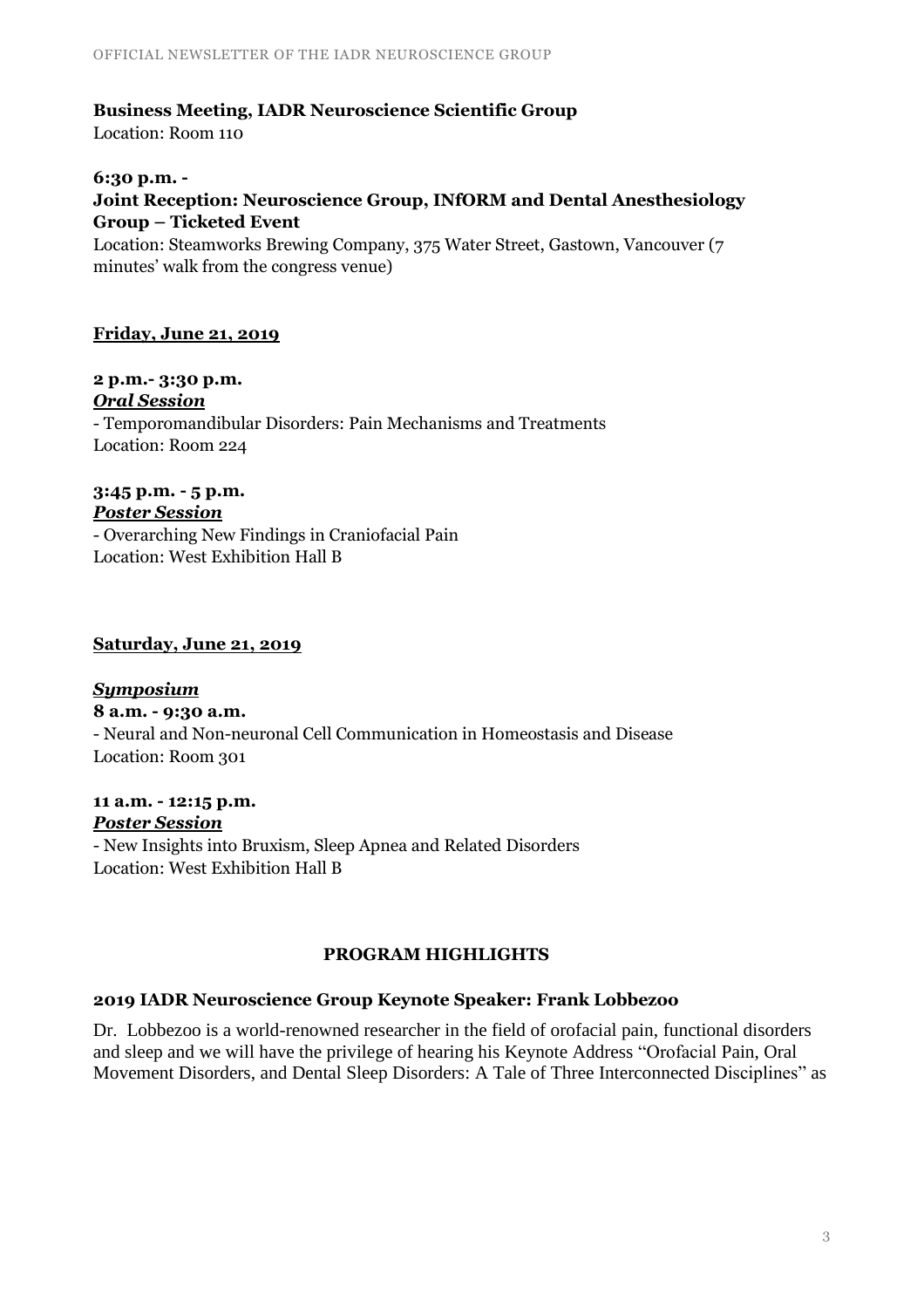the opening presentation of the oral session "Orofacial Pain: Diagnosis and Treatment Approaches" on June 19.



**Frank Lobbezoo, DDS, PhD** Professor, Chair, and Vice Dean Department of Oral Health Sciences Academic Centre for Dentistry Amsterdam (ACTA) University of Amsterdam and Vrije Universiteit Amsterdam The Netherlands

# **Young Investigator Awards**

As you know, the Neuroscience Group annually promote the "IADR [Neuroscience](https://www.iadr.org/IADR/Awards/Scientific-Group-Awards/NEU) Group Investigator Awards by *[Wiley-Blackwell](https://www.iadr.org/IADR/Awards/Scientific-Group-Awards/NEU) Journal of Oral Rehabilitation*," an award competition. In Vancouver, we will have 4 Pre-Doctoral contestants and 3 Post-Doctoral contestants. Besides presenting their posters during the regular Poster Sessions, the authors will also present for the judges in a closed session. The winners will be announced in the business meeting. Meet the contestants:

| <b>Applicant</b>           | Country    | <b>Title</b>                                                                                                                             | Category |
|----------------------------|------------|------------------------------------------------------------------------------------------------------------------------------------------|----------|
| Shaista Afroz              | Japan      | Orofacial nociception due to glial<br>expressed cytokines in trigeminal<br>ganglion                                                      | Pre-Doc  |
| Fernando<br><b>Exposto</b> | Denmark    | Phenotypic characterization of a<br>chronic tension-type headache<br>population                                                          | Pre-Doc  |
| Sarah Shueb                | <b>USA</b> | Identifying Criteria for Diagnosis of<br>Persistent Dentoalveolar Pain<br>Disorder and Similar Conditions: A<br><b>Systematic Review</b> | Pre-Doc  |
| Mona Hamoda                | Canada     | Positive airway pressure and<br>mandibular advancement splints; a<br>randomized controlled trial                                         | Pre-Doc  |
| Rosaria Bucci              | Italy      | Occlusal sensitivity in patients with<br>painful temporomandibular<br>disorder                                                           | Post-Doc |
| Shan Jiang                 | China      | Small molecules enhance                                                                                                                  | Post-Doc |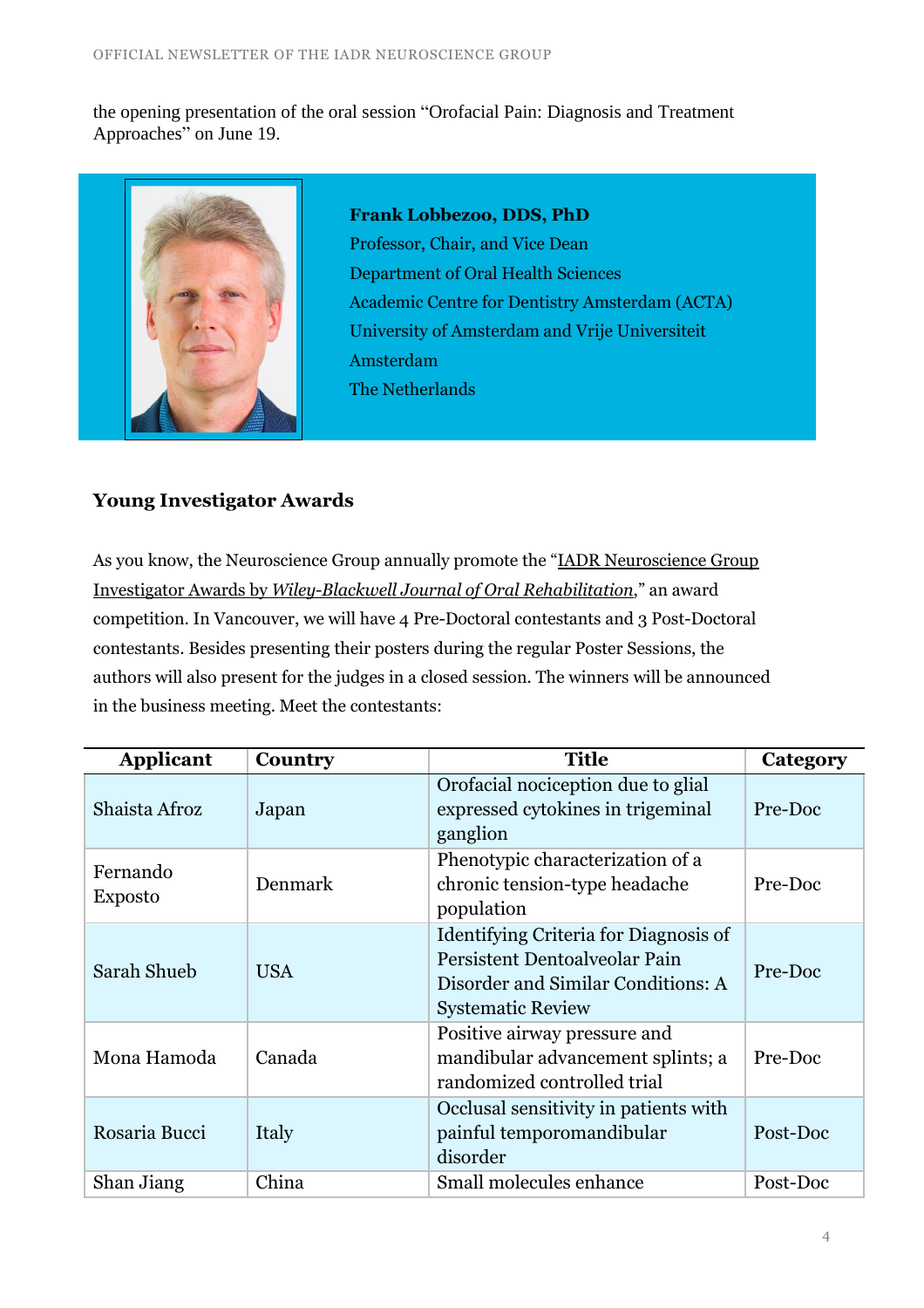|                     |     | neurogenic differentiation of dental-<br>derived adult stem cells |          |
|---------------------|-----|-------------------------------------------------------------------|----------|
| <b>Sarah Peters</b> | USA | TGF-beta regulates neuronal<br>guidance cues in developing teeth  | Post-Doc |



# THURSDAY - 5 - 6 PM **BUSINESS MEETING**

IMPORTANT TOPICS TO BE DISCUSSED!

Location: Room 110

# **Business Meeting**

The Business Meeting (Thursday, June 2019) is a key moment to make important decisions for our group. All members are encouraged to attend and make your voices heard. Among the subjects to be discussed we highlight the following:

- 1. Some important information will be presented and discussed during the Business Meeting. For your information, the current officers are:
- President: Ashok Kulkarni, USA
- President-elect: Maria Pigg, Sweden
- Vice-president: Daniela Gonçalves, Brazil
- Secretary-Treasurer: Yoshizo Matsuka, Japan
- Councilors: Osamu Komiyama, Japan
- Immediately Past President: Somsak Mitrirattanakul, Thailand
- Public Relations Officer: Iacopo Cioffi, Canada (term 2019-2020)
- 2. Nominations for new Vice-President (term 2020 2021) and Councilor (term 2020-2023).

The electronic election process will follow the IADR GHQ procedures.

- 3. Call for new sponsors for the Senior Investigator Award. All members that have contact in the industry are welcome to contact us with suggestions.
- 4. Nomination of a new Public Relation Officer for the term 2020-2021